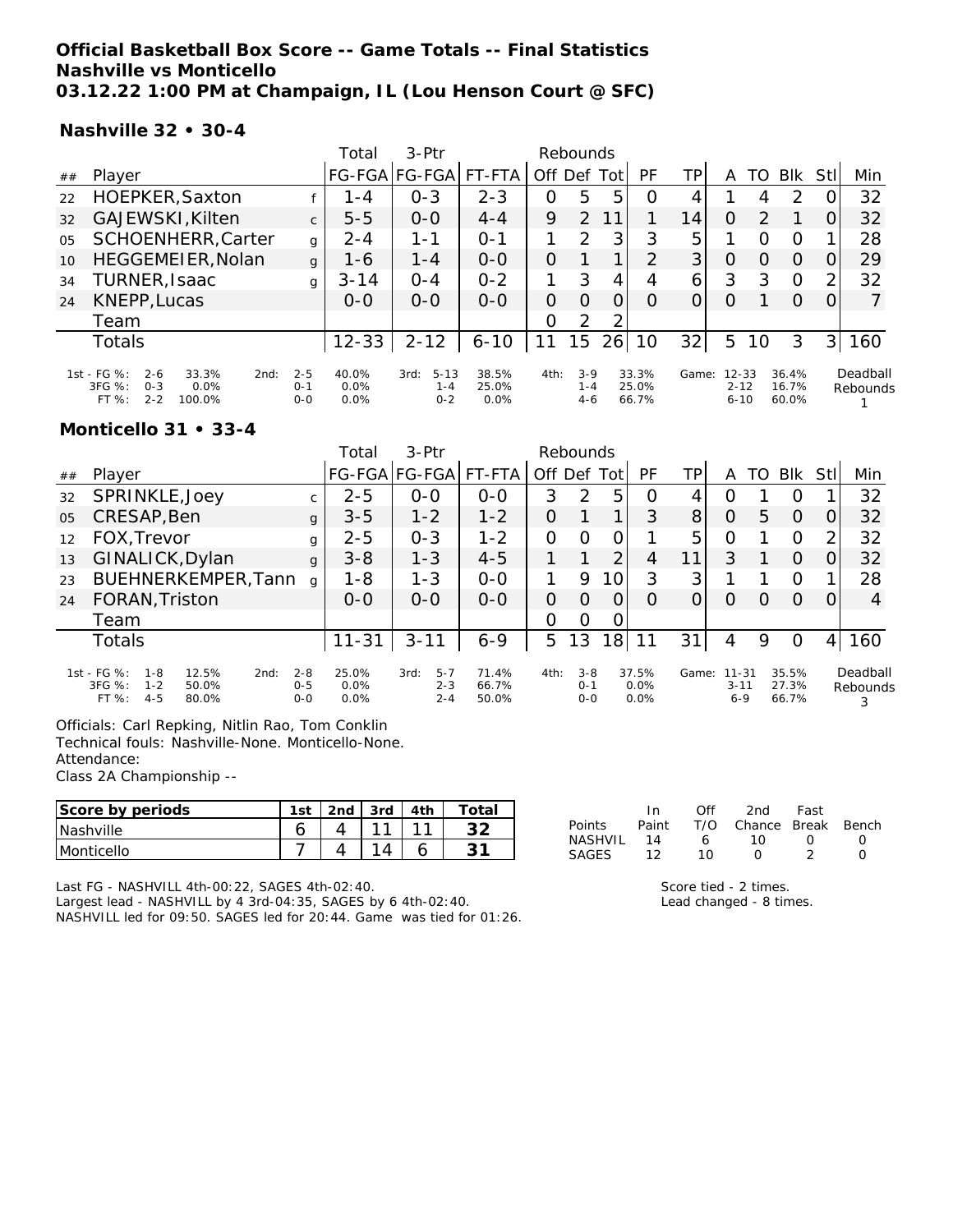# **Nashville vs Monticello 03.12.22 1:00 PM at Champaign, IL (Lou Henson Court @ SFC) 1st PERIOD Play-by-Play (Page 1)**

|      |         |                | Time Score Margi HOME/VISITOR          | Time Score Margi HOME/VISITOR |       |     |        |              |             |
|------|---------|----------------|----------------------------------------|-------------------------------|-------|-----|--------|--------------|-------------|
| 07:4 |         |                | MISSED 3 PTR by TURNER, Isaac          |                               |       |     |        |              |             |
| 07:4 |         |                | REBOUND (OFF) by GAJEWSKI, Kilten      |                               | In    | Off | 2nd    | Fast         |             |
| 07:4 | $0 - 2$ | V <sub>2</sub> | GOOD! LAYUP by GAJEWSKI, Kilten [PNT]  | 1st period-only               | Paint | T/O | Chance | <b>Break</b> | Bench       |
| 07:0 |         |                | FOUL by SCHOENHERR, Carter (P1T1)      | Nashville                     | 2     | 0   | 2      | 0            | $\mathbf 0$ |
| 07:0 | $1 - 2$ | V <sub>1</sub> | GOOD! FT SHOT by GINALICK, Dylan       | Monticello                    | 0     | 0   | 0      | 0            | 0           |
| 07:0 |         |                | MISSED FT SHOT by GINALICK, Dylan      |                               |       |     |        |              |             |
| 07:0 |         |                | REBOUND (OFF) by (DEADBALL)            |                               |       |     |        |              |             |
| 07:0 | $2 - 2$ | T <sub>1</sub> | GOOD! FT SHOT by GINALICK, Dylan       |                               |       |     |        |              |             |
| 06:3 |         |                | MISSED 3 PTR by HOEPKER, Saxton        |                               |       |     |        |              |             |
| 06:3 |         |                | REBOUND (OFF) by SCHOENHERR, Carter    |                               |       |     |        |              |             |
| 06:2 |         |                | MISSED LAYUP by SCHOENHERR, Carter     |                               |       |     |        |              |             |
| 06:2 |         |                | REBOUND (DEF) by BUEHNERKEMPER, Tanner |                               |       |     |        |              |             |
| 06:0 | $5 - 2$ | $H_3$          | GOOD! 3 PTR by BUEHNERKEMPER, Tanner   |                               |       |     |        |              |             |
| 06:0 |         |                | ASSIST by GINALICK, Dylan              |                               |       |     |        |              |             |
| 05:4 |         |                | FOUL by BUEHNERKEMPER, Tanner (P1T1)   |                               |       |     |        |              |             |
| 05:4 | $5 - 3$ | H <sub>2</sub> | GOOD! FT SHOT by GAJEWSKI, Kilten      |                               |       |     |        |              |             |
| 05:4 | $5 - 4$ | H 1            | GOOD! FT SHOT by GAJEWSKI, Kilten      |                               |       |     |        |              |             |
| 05:2 |         |                | MISSED JUMPER by BUEHNERKEMPER, Tanner |                               |       |     |        |              |             |
| 05:2 |         |                | REBOUND (DEF) by GAJEWSKI, Kilten      |                               |       |     |        |              |             |
| 05:0 |         |                | MISSED 3 PTR by HEGGEMEIER, Nolan      |                               |       |     |        |              |             |
| 05:0 |         |                | REBOUND (DEF) by GINALICK, Dylan       |                               |       |     |        |              |             |
| 04:2 |         |                | FOUL by SCHOENHERR, Carter (P2T2)      |                               |       |     |        |              |             |
| 04:2 | $6 - 4$ | H <sub>2</sub> | GOOD! FT SHOT by GINALICK, Dylan       |                               |       |     |        |              |             |
| 04:2 | $7 - 4$ | $H_3$          | GOOD! FT SHOT by GINALICK, Dylan       |                               |       |     |        |              |             |
| 03:5 |         |                | TURNOVR by HOEPKER, Saxton             |                               |       |     |        |              |             |
| 03:5 |         |                | <b>TIMEOUT MEDIA</b>                   |                               |       |     |        |              |             |
| 02:4 |         |                | MISSED LAYUP by BUEHNERKEMPER, Tanner  |                               |       |     |        |              |             |
| 02:4 |         |                | <b>BLOCK by GAJEWSKI, Kilten</b>       |                               |       |     |        |              |             |
| 02:4 |         |                | REBOUND (OFF) by SPRINKLE, Joey        |                               |       |     |        |              |             |
| 02:3 |         |                | MISSED JUMPER by BUEHNERKEMPER, Tanner |                               |       |     |        |              |             |
| 02:3 |         |                | REBOUND (OFF) by SPRINKLE, Joey        |                               |       |     |        |              |             |
| 02:2 |         |                | MISSED JUMPER by SPRINKLE, Joey        |                               |       |     |        |              |             |
| 02:2 |         |                | REBOUND (DEF) by HEGGEMEIER, Nolan     |                               |       |     |        |              |             |
| 02:1 |         |                | <b>TURNOVR by KNEPP, Lucas</b>         |                               |       |     |        |              |             |
| 01:1 |         |                | MISSED JUMPER by BUEHNERKEMPER, Tanner |                               |       |     |        |              |             |
| 01:1 |         |                | BLOCK by HOEPKER, Saxton               |                               |       |     |        |              |             |
| 01:1 |         |                | REBOUND (OFF) by GINALICK, Dylan       |                               |       |     |        |              |             |
| 01:1 |         |                | MISSED JUMPER by SPRINKLE, Joey        |                               |       |     |        |              |             |
| 01:1 |         |                | REBOUND (DEF) by HOEPKER, Saxton       |                               |       |     |        |              |             |
| 00:5 | $7-6$   | H1             | GOOD! JUMPER by TURNER, Isaac          |                               |       |     |        |              |             |
| 00:5 |         |                | ASSIST by HOEPKER, Saxton              |                               |       |     |        |              |             |
| 00:4 |         |                | TURNOVR by CRESAP, Ben                 |                               |       |     |        |              |             |
| 00:0 |         |                | TURNOVR by HOEPKER, Saxton             |                               |       |     |        |              |             |
| 00:0 |         |                | MISSED 3 PTR by GINALICK, Dylan        |                               |       |     |        |              |             |
| 00:0 |         |                |                                        |                               |       |     |        |              |             |
|      |         |                | REBOUND (DEF) by (TEAM)                |                               |       |     |        |              |             |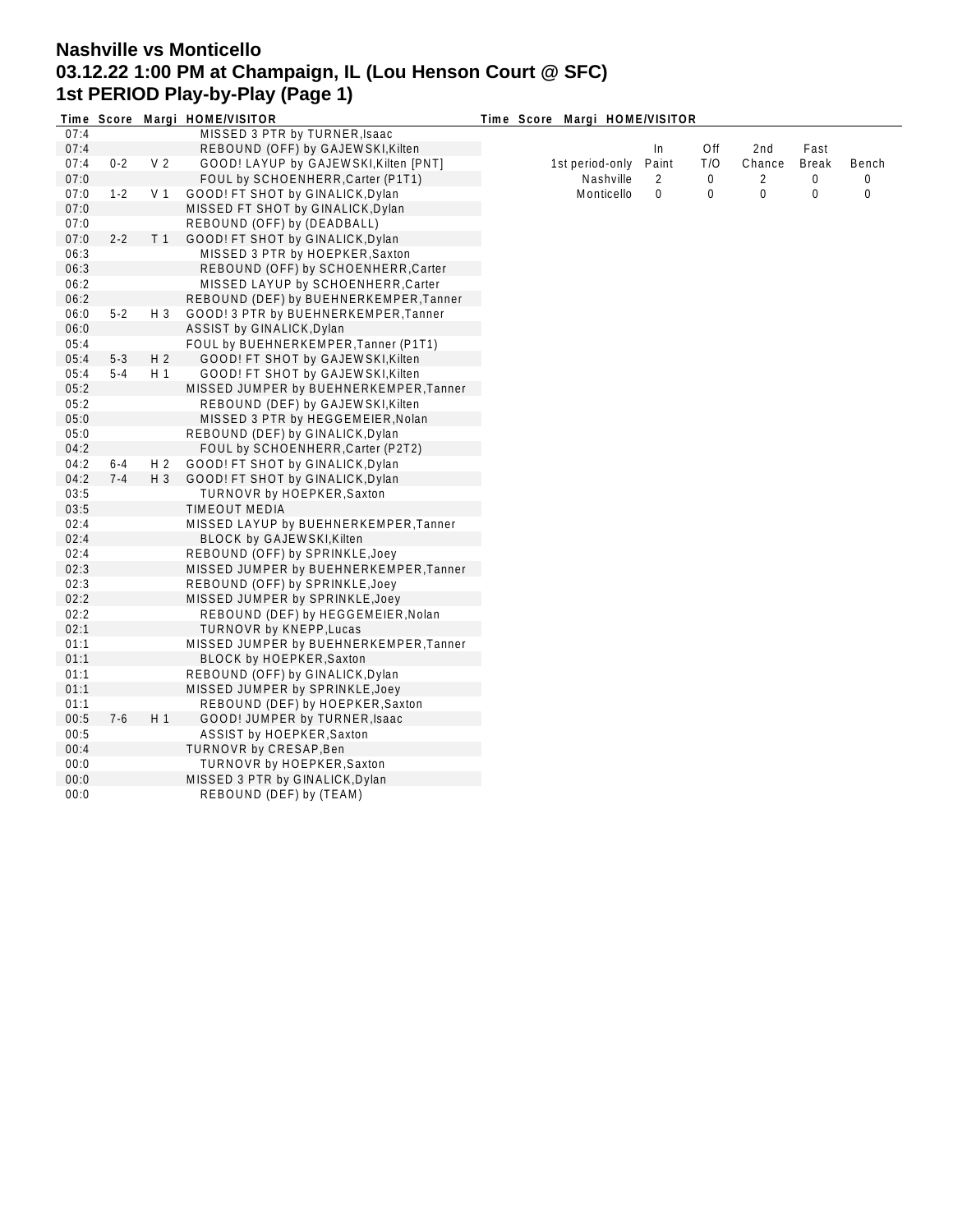# **Nashville vs Monticello 03.12.22 1:00 PM at Champaign, IL (Lou Henson Court @ SFC) 2nd PERIOD Play-by-Play (Page 1)**

|      | Time Score |                | Margi HOME/VISITOR                      |  | Time Score Margi HOME/VISITOR |       |                |          |              |       |
|------|------------|----------------|-----------------------------------------|--|-------------------------------|-------|----------------|----------|--------------|-------|
| 05:5 |            |                | MISSED 3 PTR by CRESAP, Ben             |  |                               |       |                |          |              |       |
| 05:5 |            |                | REBOUND (DEF) by HOEPKER, Saxton        |  |                               | In.   | Off            | 2nd      | Fast         |       |
| 05:3 | 7-8        | V <sub>1</sub> | GOOD! LAYUP by SCHOENHERR, Carter [PNT] |  | 2nd period-only               | Paint | T/O            | Chance   | <b>Break</b> | Bench |
| 05:1 |            |                | MISSED 3 PTR by FOX, Trevor             |  | Nashville                     | 4     | 0              | 0        | 0            | 0     |
| 05:1 |            |                | REBOUND (OFF) by SPRINKLE, Joey         |  | Monticello                    | 4     | $\overline{2}$ | $\Omega$ | 0            | 0     |
| 05:1 |            |                | MISSED JUMPER by SPRINKLE, Joey         |  |                               |       |                |          |              |       |
| 05:1 |            |                | REBOUND (DEF) by TURNER, Isaac          |  |                               |       |                |          |              |       |
| 05:1 |            |                | FOUL by FOX, Trevor (P1T2)              |  |                               |       |                |          |              |       |
| 04:5 | $7 - 10$   | V <sub>3</sub> | GOOD! LAYUP by GAJEWSKI, Kilten [PNT]   |  |                               |       |                |          |              |       |
| 04:5 |            |                | ASSIST by TURNER, Isaac                 |  |                               |       |                |          |              |       |
| 04:1 | $9 - 10$   | V <sub>1</sub> | GOOD! JUMPER by GINALICK, Dylan [PNT]   |  |                               |       |                |          |              |       |
| 03:2 |            |                | MISSED JUMPER by SCHOENHERR, Carter     |  |                               |       |                |          |              |       |
| 03:2 |            |                | REBOUND (DEF) by BUEHNERKEMPER, Tanner  |  |                               |       |                |          |              |       |
| 03:0 |            |                | <b>TIMEOUT MEDIA</b>                    |  |                               |       |                |          |              |       |
| 02:4 |            |                | MISSED 3 PTR by GINALICK, Dylan         |  |                               |       |                |          |              |       |
| 02:4 |            |                | REBOUND (DEF) by TURNER, Isaac          |  |                               |       |                |          |              |       |
| 02:3 |            |                | MISSED JUMPER by TURNER, Isaac          |  |                               |       |                |          |              |       |
| 02:3 |            |                | REBOUND (OFF) by GAJEWSKI, Kilten       |  |                               |       |                |          |              |       |
| 02:2 |            |                | MISSED 3 PTR by TURNER, Isaac           |  |                               |       |                |          |              |       |
| 02:2 |            |                | REBOUND (DEF) by BUEHNERKEMPER, Tanner  |  |                               |       |                |          |              |       |
| 01:5 |            |                | MISSED 3 PTR by FOX, Trevor             |  |                               |       |                |          |              |       |
| 01:5 |            |                | REBOUND (DEF) by (TEAM)                 |  |                               |       |                |          |              |       |
| 01:1 |            |                | FOUL by GAJEWSKI, Kilten (P1T3)         |  |                               |       |                |          |              |       |
| 01:1 |            |                | TURNOVR by GAJEWSKI, Kilten             |  |                               |       |                |          |              |       |
| 01:0 | 11-10      | H 1            | GOOD! JUMPER by GINALICK, Dylan [PNT]   |  |                               |       |                |          |              |       |
| 00:2 |            |                | <b>TURNOVR by HOEPKER, Saxton</b>       |  |                               |       |                |          |              |       |
| 00:2 |            |                | STEAL by FOX, Trevor                    |  |                               |       |                |          |              |       |
| 00:2 |            |                | FOUL by HEGGEMEIER, Nolan (P1T4)        |  |                               |       |                |          |              |       |
| 00:0 |            |                | MISSED 3 PTR by BUEHNERKEMPER, Tanner   |  |                               |       |                |          |              |       |
| 00:0 |            |                | REBOUND (DEF) by TURNER, Isaac          |  |                               |       |                |          |              |       |
|      |            |                |                                         |  |                               |       |                |          |              |       |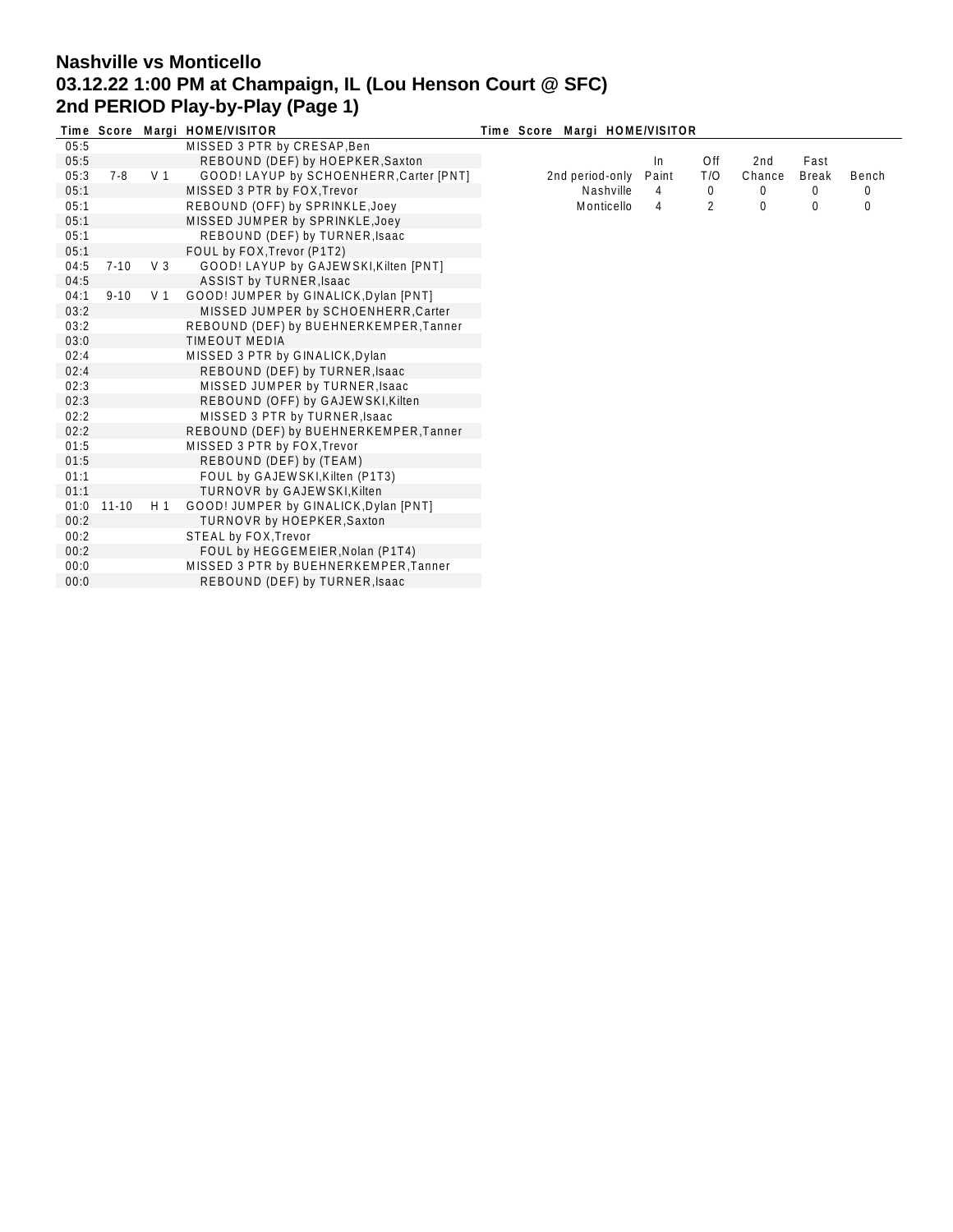# **Nashville vs Monticello 03.12.22 1:00 PM at Champaign, IL (Lou Henson Court @ SFC) 3rd PERIOD Play-by-Play (Page 1)**

|      |            |                | Time Score Margi HOME/VISITOR          | Time Score Margi HOME/VISITOR |       |     |        |              |       |
|------|------------|----------------|----------------------------------------|-------------------------------|-------|-----|--------|--------------|-------|
| 07:4 |            |                | MISSED JUMPER by TURNER, Isaac         |                               |       |     |        |              |       |
| 07:4 |            |                | REBOUND (DEF) by BUEHNERKEMPER, Tanner |                               | In    | Off | 2nd    | Fast         |       |
| 07:3 |            |                | TURNOVR by BUEHNERKEMPER, Tanner       | 3rd period-only               | Paint | T/O | Chance | <b>Break</b> | Bench |
| 07:2 |            |                | MISSED 3 PTR by HEGGEMEIER, Nolan      | Nashville                     | 4     | 2   | 4      | 0            | 0     |
| 07:2 |            |                | REBOUND (DEF) by SPRINKLE, Joey        | Monticello                    | 2     | 6   | 0      | 0            | 0     |
| 06:3 |            |                | TURNOVR by FOX, Trevor                 |                               |       |     |        |              |       |
| 06:3 |            |                | STEAL by SCHOENHERR, Carter            |                               |       |     |        |              |       |
| 06:3 | $11 - 12$  | V <sub>1</sub> | GOOD! LAYUP by TURNER, Isaac [PNT]     |                               |       |     |        |              |       |
| 06:3 |            |                | ASSIST by SCHOENHERR, Carter           |                               |       |     |        |              |       |
| 06:1 |            |                | MISSED FT SHOT by TURNER, Isaac        |                               |       |     |        |              |       |
| 06:1 |            |                | REBOUND (OFF) by (DEADBALL)            |                               |       |     |        |              |       |
| 06:1 |            |                | MISSED FT SHOT by TURNER, Isaac        |                               |       |     |        |              |       |
| 06:1 |            |                | REBOUND (DEF) by SPRINKLE, Joey        |                               |       |     |        |              |       |
| 06:0 |            |                | FOUL by TURNER, Isaac (P1T1)           |                               |       |     |        |              |       |
| 06:0 |            |                | MISSED FT SHOT by FOX, Trevor          |                               |       |     |        |              |       |
|      |            |                |                                        |                               |       |     |        |              |       |
| 06:0 |            |                | REBOUND (OFF) by (DEADBALL)            |                               |       |     |        |              |       |
| 06:0 | 12-12      | T <sub>2</sub> | GOOD! FT SHOT by FOX, Trevor           |                               |       |     |        |              |       |
| 05:5 | $12 - 15$  | $V_3$          | GOOD! 3 PTR by SCHOENHERR, Carter      |                               |       |     |        |              |       |
| 05:5 |            |                | ASSIST by TURNER, Isaac                |                               |       |     |        |              |       |
| 05:4 |            |                | MISSED LAYUP by GINALICK, Dylan        |                               |       |     |        |              |       |
| 05:4 |            |                | REBOUND (DEF) by SCHOENHERR, Carter    |                               |       |     |        |              |       |
| 05:3 |            |                | TURNOVR by TURNER, Isaac               |                               |       |     |        |              |       |
| 05:3 |            |                | STEAL by FOX, Trevor                   |                               |       |     |        |              |       |
| 05:1 |            |                | FOUL by HEGGEMEIER, Nolan (P2T2)       |                               |       |     |        |              |       |
| 05:1 |            |                | MISSED FT SHOT by CRESAP, Ben          |                               |       |     |        |              |       |
| 05:1 |            |                | REBOUND (OFF) by (DEADBALL)            |                               |       |     |        |              |       |
| 05:1 | 13-15      | V <sub>2</sub> | GOOD! FT SHOT by CRESAP, Ben           |                               |       |     |        |              |       |
| 05:1 |            |                | FOUL by CRESAP, Ben (P1T1)             |                               |       |     |        |              |       |
| 05:0 |            |                | MISSED JUMPER by TURNER, Isaac         |                               |       |     |        |              |       |
| 05:0 |            |                | REBOUND (OFF) by GAJEWSKI, Kilten      |                               |       |     |        |              |       |
| 04:3 | $13-17$    | V <sub>4</sub> | GOOD! JUMPER by GAJEWSKI, Kilten       |                               |       |     |        |              |       |
| 04:2 | $16-17$    | V <sub>1</sub> | GOOD! 3 PTR by CRESAP, Ben             |                               |       |     |        |              |       |
| 03:5 |            |                | TURNOVR by HOEPKER, Saxton             |                               |       |     |        |              |       |
| 03:5 |            |                | TIMEOUT media                          |                               |       |     |        |              |       |
| 03:4 | 18-17      | H 1            | GOOD! JUMPER by CRESAP, Ben            |                               |       |     |        |              |       |
| 03:2 | 18-19      | V 1            | GOOD! JUMPER by TURNER, Isaac          |                               |       |     |        |              |       |
| 03:1 |            |                | TURNOVR by GINALICK, Dylan             |                               |       |     |        |              |       |
| 03:1 |            |                | FOUL by GINALICK, Dylan (P1T2)         |                               |       |     |        |              |       |
| 03:1 |            |                | MISSED JUMPER by TURNER, Isaac         |                               |       |     |        |              |       |
| 03:1 |            |                | REBOUND (DEF) by BUEHNERKEMPER, Tanner |                               |       |     |        |              |       |
| 02:4 |            |                | MISSED 3 PTR by BUEHNERKEMPER, Tanner  |                               |       |     |        |              |       |
| 02:4 |            |                | REBOUND (DEF) by SCHOENHERR, Carter    |                               |       |     |        |              |       |
| 02:0 |            |                | MISSED 3 PTR by HOEPKER, Saxton        |                               |       |     |        |              |       |
| 02:0 |            |                | REBOUND (OFF) by GAJEWSKI, Kilten      |                               |       |     |        |              |       |
| 01:5 |            |                | MISSED 3 PTR by TURNER, Isaac          |                               |       |     |        |              |       |
| 01:5 |            |                | REBOUND (OFF) by GAJEWSKI, Kilten      |                               |       |     |        |              |       |
| 01:5 |            |                | TURNOVR by GAJEWSKI, Kilten            |                               |       |     |        |              |       |
|      |            |                |                                        |                               |       |     |        |              |       |
| 01:5 |            |                | STEAL by BUEHNERKEMPER, Tanner         |                               |       |     |        |              |       |
| 01:4 | $21 - 19$  | H <sub>2</sub> | GOOD! 3 PTR by GINALICK, Dylan         |                               |       |     |        |              |       |
| 01:2 |            |                | TIMEOUT TEAM                           |                               |       |     |        |              |       |
| 01:1 |            |                | MISSED JUMPER by TURNER, Isaac         |                               |       |     |        |              |       |
| 01:1 |            |                | REBOUND (DEF) by BUEHNERKEMPER, Tanner |                               |       |     |        |              |       |
| 00:5 | 23-19      | H 4            | GOOD! LAYUP by FOX, Trevor [PNT]       |                               |       |     |        |              |       |
| 00:3 |            |                | FOUL by CRESAP, Ben (P2T3)             |                               |       |     |        |              |       |
| 00:3 |            |                | MISSED JUMPER by HEGGEMEIER, Nolan     |                               |       |     |        |              |       |
| 00:3 |            |                | REBOUND (OFF) by GAJEWSKI, Kilten      |                               |       |     |        |              |       |
| 00:2 | 23-21      | H <sub>2</sub> | GOOD! JUMPER by GAJEWSKI, Kilten [PNT] |                               |       |     |        |              |       |
| 00:1 |            |                | FOUL by TURNER, Isaac (P2T3)           |                               |       |     |        |              |       |
|      | 00:0 25-21 | H 4            | GOOD! JUMPER by CRESAP, Ben            |                               |       |     |        |              |       |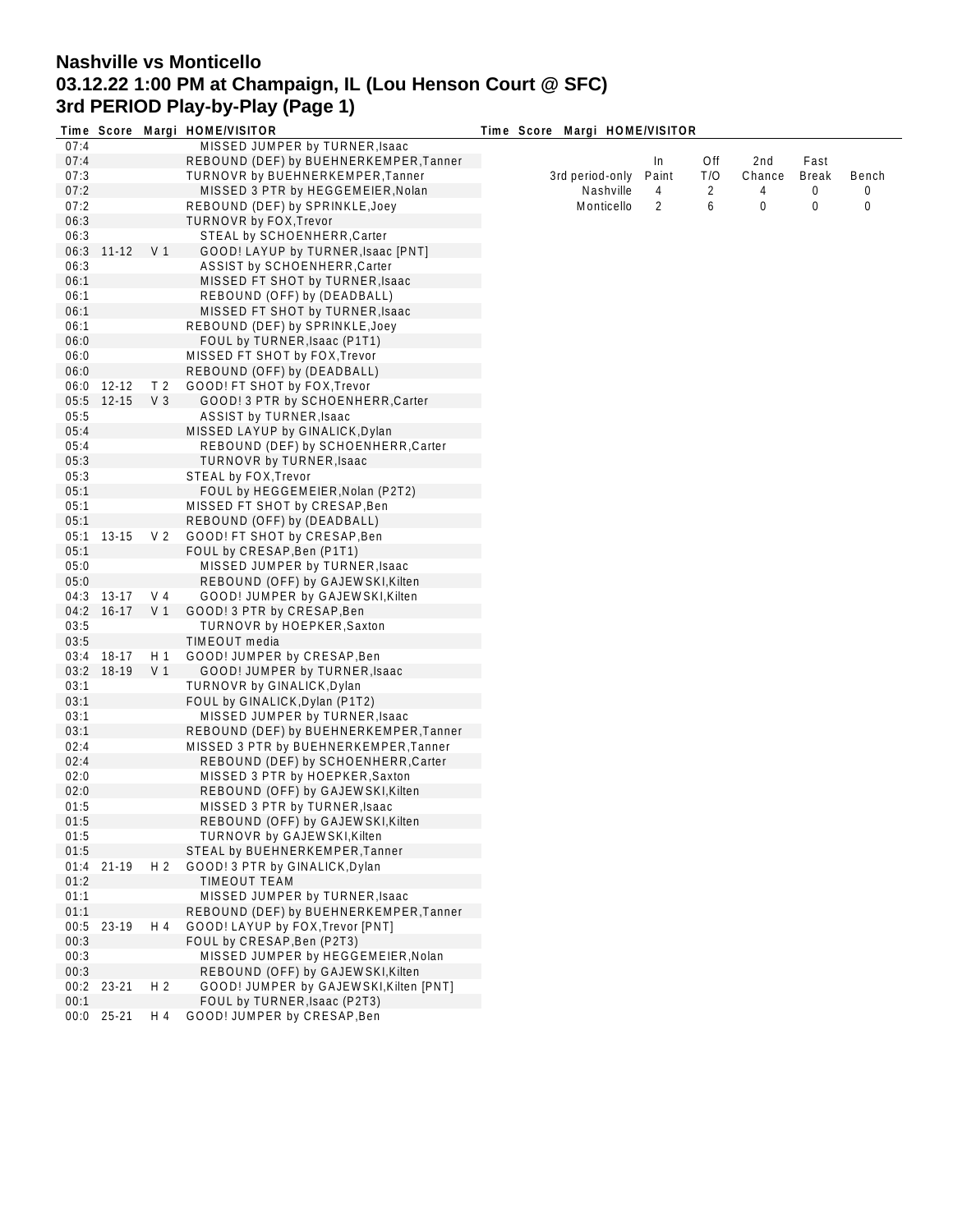## **Nashville vs Monticello 03.12.22 1:00 PM at Champaign, IL (Lou Henson Court @ SFC) 4th PERIOD Play-by-Play (Page 1)**

|      |           |                | Time Score Margi HOME/VISITOR          | Time Score Margi HOME/VISITOR |       |     |        |              |       |
|------|-----------|----------------|----------------------------------------|-------------------------------|-------|-----|--------|--------------|-------|
| 07:1 |           |                | TURNOVR by SPRINKLE, Joey              |                               |       |     |        |              |       |
| 06:4 |           |                | TURNOVR by TURNER, Isaac               |                               | In.   | Off | 2nd    | Fast         |       |
| 06:3 |           |                | TURNOVR by CRESAP, Ben                 | 4th period-only               | Paint | T/O | Chance | <b>Break</b> | Bench |
| 06:3 |           |                | STEAL by TURNER, Isaac                 | Nashville                     | 4     | 4   | 4      | 0            | 0     |
| 06:2 |           |                | MISSED 3 PTR by HEGGEMEIER, Nolan      | Monticello                    | 6     | 2   | 0      | 2            | 0     |
| 06:2 |           |                | REBOUND (OFF) by GAJEWSKI, Kilten      |                               |       |     |        |              |       |
| 06:2 |           |                | FOUL by BUEHNERKEMPER, Tanner (P2T4)   |                               |       |     |        |              |       |
| 06:2 | 25-22     | H 3            | GOOD! FT SHOT by GAJEWSKI, Kilten      |                               |       |     |        |              |       |
| 06:2 | 25-23     | H 2            | GOOD! FT SHOT by GAJEWSKI, Kilten      |                               |       |     |        |              |       |
| 06:0 |           |                | FOUL by CRESAP, Ben (P3T5)             |                               |       |     |        |              |       |
| 06:0 |           |                | TURNOVR by CRESAP, Ben                 |                               |       |     |        |              |       |
| 05:5 |           |                | FOUL by GINALICK, Dylan (P2T6)         |                               |       |     |        |              |       |
| 05:5 |           |                | MISSED FT SHOT by SCHOENHERR, Carter   |                               |       |     |        |              |       |
| 05:5 |           |                | REBOUND (DEF) by BUEHNERKEMPER, Tanner |                               |       |     |        |              |       |
| 05:3 |           |                | MISSED JUMPER by GINALICK, Dylan       |                               |       |     |        |              |       |
| 05:3 |           |                | REBOUND (OFF) by BUEHNERKEMPER, Tanner |                               |       |     |        |              |       |
| 05:2 |           |                | MISSED JUMPER by BUEHNERKEMPER, Tanner |                               |       |     |        |              |       |
| 05:2 |           |                | REBOUND (DEF) by HOEPKER, Saxton       |                               |       |     |        |              |       |
| 05:2 |           |                | FOUL by GINALICK, Dylan (P3T7)         |                               |       |     |        |              |       |
| 05:2 |           |                | MISSED FT SHOT by HOEPKER, Saxton      |                               |       |     |        |              |       |
| 05:2 |           |                | REBOUND (OFF) by GAJEWSKI, Kilten      |                               |       |     |        |              |       |
| 05:1 |           |                | MISSED 3 PTR by TURNER, Isaac          |                               |       |     |        |              |       |
| 05:1 |           |                | REBOUND (DEF) by BUEHNERKEMPER, Tanner |                               |       |     |        |              |       |
| 05:0 |           |                | MISSED 3 PTR by FOX, Trevor            |                               |       |     |        |              |       |
| 05:0 |           |                | REBOUND (DEF) by GAJEWSKI, Kilten      |                               |       |     |        |              |       |
| 04:5 |           |                | TURNOVR by TURNER, Isaac               |                               |       |     |        |              |       |
| 04:5 |           |                | STEAL by SPRINKLE, Joey                |                               |       |     |        |              |       |
| 04:5 | 27-23     | H 4            | GOOD! LAYUP by FOX, Trevor [FB/PNT]    |                               |       |     |        |              |       |
| 04:5 |           |                | ASSIST by GINALICK, Dylan              |                               |       |     |        |              |       |
| 04:3 |           |                | FOUL by BUEHNERKEMPER, Tanner (P3T8)   |                               |       |     |        |              |       |
| 04:3 | 27-24     | H 3            | GOOD! FT SHOT by HOEPKER, Saxton       |                               |       |     |        |              |       |
| 04:3 | 27-25     | H <sub>2</sub> | GOOD! FT SHOT by HOEPKER, Saxton       |                               |       |     |        |              |       |
| 04:2 |           |                | FOUL by GINALICK, Dylan (P4T9)         |                               |       |     |        |              |       |
| 04:1 |           |                | FOUL by SCHOENHERR, Carter (P3T4)      |                               |       |     |        |              |       |
| 04:1 |           |                | FOUL by TURNER, Isaac (P3T5)           |                               |       |     |        |              |       |
| 04:1 | 29-25     | H 4            | GOOD! LAYUP by SPRINKLE, Joey [PNT]    |                               |       |     |        |              |       |
| 04:1 |           |                | ASSIST by GINALICK, Dylan              |                               |       |     |        |              |       |
| 03:5 |           |                | MISSED 3 PTR by HOEPKER, Saxton        |                               |       |     |        |              |       |
| 03:5 |           |                | REBOUND (DEF) by BUEHNERKEMPER, Tanner |                               |       |     |        |              |       |
| 03:2 |           |                | TIMEOUT TEAM                           |                               |       |     |        |              |       |
| 02:4 | $31 - 25$ | H 6            | GOOD! LAYUP by SPRINKLE, Joey [PNT]    |                               |       |     |        |              |       |
| 02:4 |           |                | ASSIST by BUEHNERKEMPER, Tanner        |                               |       |     |        |              |       |
| 02:2 | $31 - 28$ | H 3            | GOOD! 3 PTR by HEGGEMEIER, Nolan       |                               |       |     |        |              |       |
| 02:2 |           |                | ASSIST by TURNER, Isaac                |                               |       |     |        |              |       |
| 02:1 |           |                | TURNOVR by CRESAP, Ben                 |                               |       |     |        |              |       |
| 02:1 |           |                | STEAL by TURNER, Isaac                 |                               |       |     |        |              |       |
| 01:5 |           |                | TIMEOUT 30sec                          |                               |       |     |        |              |       |
| 01:4 |           |                | MISSED JUMPER by TURNER, Isaac         |                               |       |     |        |              |       |
| 01:4 |           |                | REBOUND (OFF) by TURNER, Isaac         |                               |       |     |        |              |       |
| 01:4 |           |                | MISSED JUMPER by TURNER, Isaac         |                               |       |     |        |              |       |
| 01:4 |           |                | REBOUND (DEF) by CRESAP, Ben           |                               |       |     |        |              |       |
| 01:4 |           |                | TURNOVR by CRESAP, Ben                 |                               |       |     |        |              |       |
| 01:0 |           |                | MISSED JUMPER by HEGGEMEIER, Nolan     |                               |       |     |        |              |       |
| 01:0 |           |                | REBOUND (OFF) by GAJEWSKI, Kilten      |                               |       |     |        |              |       |
| 00:5 | $31 - 30$ | H 1            | GOOD! JUMPER by GAJEWSKI, Kilten [PNT] |                               |       |     |        |              |       |
| 00:3 |           |                | FOUL by TURNER, Isaac (P4T6)           |                               |       |     |        |              |       |
| 00:3 |           |                | <b>TIMEOUT TEAM</b>                    |                               |       |     |        |              |       |
| 00:3 |           |                | MISSED LAYUP by GINALICK, Dylan        |                               |       |     |        |              |       |
| 00:3 |           |                | REBOUND (DEF) by HOEPKER, Saxton       |                               |       |     |        |              |       |
| 00:2 | $31 - 32$ | V 1            | GOOD! LAYUP by HOEPKER, Saxton [PNT]   |                               |       |     |        |              |       |
| 00:2 |           |                | TIMEOUT TEAM                           |                               |       |     |        |              |       |
| 00:0 |           |                | MISSED JUMPER by CRESAP, Ben           |                               |       |     |        |              |       |
| 00:0 |           |                | BLOCK by HOEPKER, Saxton               |                               |       |     |        |              |       |
| 00:0 |           |                | REBOUND (DEF) by HOEPKER, Saxton       |                               |       |     |        |              |       |